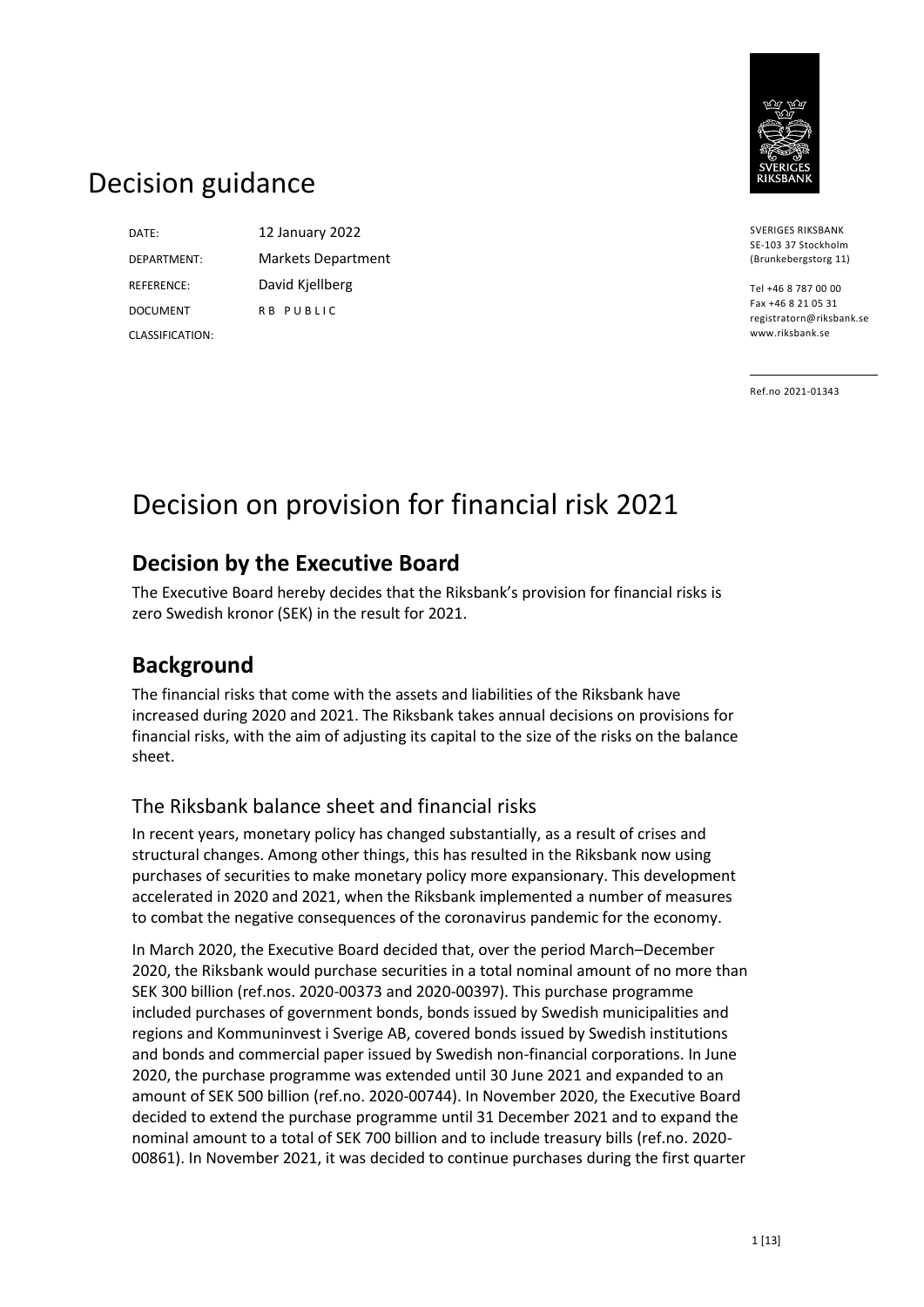

of 2022 in order to compensate for the securities holdings that have matured (ref.no. 2021-01212).

These asset purchases are helping to keep the interest rates faced by households and companies low and to support the supply of credit. They have also resulted in the Riksbank's balance sheet growing.

When the holdings of various securities grow, this also increases the risk that the Riksbank will make losses in the future. The main reason for this is that the interest rate risk has increased.

That the interest rate risk has increased primarily results from the assets that the Riksbank has purchased having longer maturities than the liabilities that the Riksbank has simultaneously accrued against its monetary policy counterparties to finance the purchases.<sup>1</sup> This gap in maturity means that the Riksbank's financial result improves when interest rates fall, but also that the result deteriorates if interest rates instead rise. If the repo rate is raised, the Riksbank's funding cost for the entire monetary poicy deposits increases. When the long-term market rates rise, this has an instant effect on the market value of the Riksbank's holdings of securities, which also affects the result and dividend to the state. The increased holdings of securities therefore mean that the Riksbank's result has become more sensitive to interest rate adjustments.

The Riksbank has purchased securities that could lead to loan losses, such as covered bonds and corporate bonds, and this has also led to an increase in credit risk. However, the credit rating of these securities is good and the Riksbank considers that credit risk is still very small.

In 2021, the Riksbank has decided to replace currency loans from the Swedish National Debt Office with self-financing (ref.no. 2021-00032). This is done by repaying the currency loans as they fall due for payment, while the Riksbank purchases currency at an even rate on the foreign exchange market with new money.<sup>2</sup> As a result, the currency loans are gradually being replaced by increased deposits in kronor. The transition to fully self-financed foreign exchange reserves entails a further increase in financial risks on the balance sheet, in the form of higher interest rate and foreign exchange risk.

#### Provisions for financial risks

**.** 

As the financial risks on the balance sheet increase, it seems reasonable that the Riksbank's capital should also be allowed to increase. Making provisions for financial risk is a long-term measure that reduces the risk of losses making the Riksbank's equity fall too low or become negative. If capital is too low, the Riksbank's revenue risks being lower than the cost of the bank's operations. In such a situation the Riksbank's financial strength and independence would weaken. Risk provisions are a means of adjusting the level of the Riksbank's capital to the financial risks, which helps to maintain the

 $1$  When the Riksbank purchases securities in kronor, these are paid for with newly created central bank money, which means that the Riksbank's counterparties receive increased balances in the RIX payment system. This money can be invested at the Riksbank, either in the deposit facility or as Riksbank Certificates and therefore becomes an interestbearing debt for the Riksbank.

<sup>2</sup> Just as with securities purchases in Swedish kronor, newly created central bank money in the RIX payment system leads to increased deposits with the Riksbank, either in the deposit facility or in Riksbank Certificates.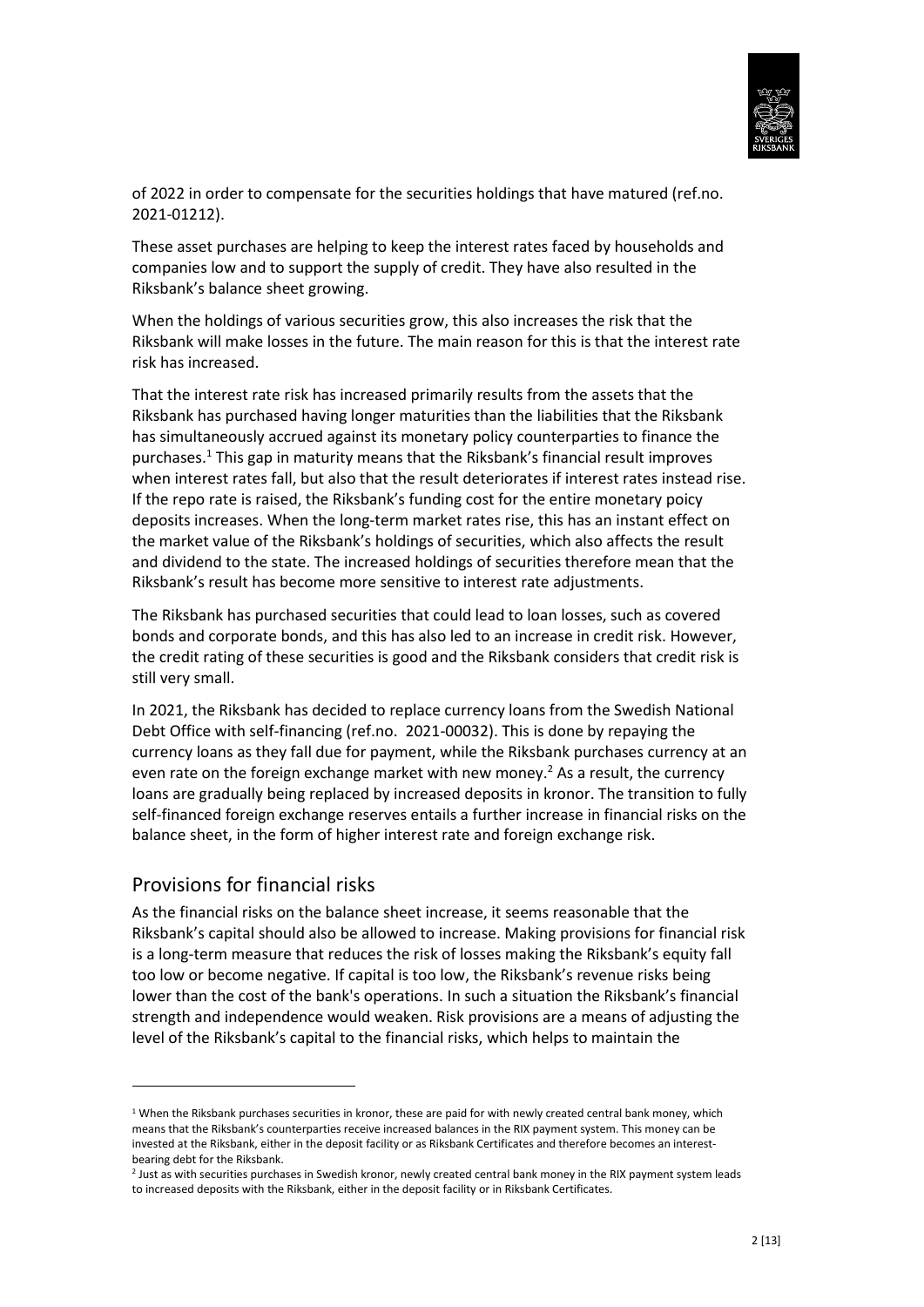

Riksbank's financial independence, and confidence in the Riksbank's ability to achieve its statutory objectives.

The Riksbank complies with generally accepted accounting principles and can thereby make financial risk provisions if needed, in accordance with European accounting rules.<sup>3</sup> The starting point for making risk provisions must be an estimation of the central bank's risk exposure to market (interest rate, exchange rate and gold price) and credit risks. 4 The need for risk provisions must therefore be based on an analysis of the risks and the need for the size of the risk-absorbing buffer.

A risk provision is an accounting measure that reduces the Riksbank's result and dividend, thus transferring part of the profit to a buffer for future losses. The opportunity to make provisions for financial risks and the size of the risk provision for an individual financial year therefore largely depends on the Riksbank's result and dividend before provision.

Last year, the Riksbank made a risk provision for the first time. Since the balance sheet and the financial risks have grown during 2020 and 2021, the Executive Board considers that the Riksbank's capital needs to continue to increase. However, the preliminary result for the financial year 2021 show that the Riksbank did not make a profit and the Executive Board assesses that there is no basis for making a risk provision for 2021.

The Executive Board will continue to take a decision every year on the size of the item financial risk provisions on the balance sheet. If the need to strengthen the buffer remains, and results or dividends are positive, the Executive Board may decide on additional provisions. This does not mean, however, that the Riksbank will make new provisions for financial risks every year. If losses lead to the absence of dividends to the State, or if the risk-absorbing buffer is deemed to be too large, the Executive Board may decide to reduce the balance sheet item for the risk provisions by a reversal of the funds allocated. This would strengthen the reported and dividend-qualifying result.

## **Considerations**

**.** 

The Riksbank's need to strengthen its capital is due to the fact that the balance sheet has grown and that the risk of negative results has increased. A risk provision strengthens the Riksbank's capital. The provisions will thereby form a complement to the existing equity and revaluation accounts. If the Riksbank makes losses in the future, and the dividends to the central government are zero, accumulated risk provisions can be used to strengthen the result.

The General Council of the Riksbank submits proposals to the Riksdag on the dividend to central government. The principle is that this is to be 80 per cent of the mean value of

<sup>&</sup>lt;sup>3</sup> This is due to the Riksbank being required to keep accounts in accordance with Chapter 10, Section 3 of the Sveriges Riksbank Act (1988:1385). The applicable reporting standards are the European System of Central Banks' guidelines for accounting (EU) 2016/2249 (ECB/2016/34), amended in accordance with (EU) 2019/2217 (ECB/2019/34). At least 17 out of 27 national central banks in the European System of Central Banks have utilised the possibility of making financial risk provisions in the annual accounts for 2020. The ECB also made use of this possibility.

<sup>4</sup> Market risk refers to the risk that changes in interest rates, exchange rates or the price of gold will lead to losses for the Riksbank. Here, credit risk refers to the risk that losses will arise as a result of issuers of securities in which the Riksbank has invested, or the Riksbank's counterparties, failing to fulfil their financial obligations.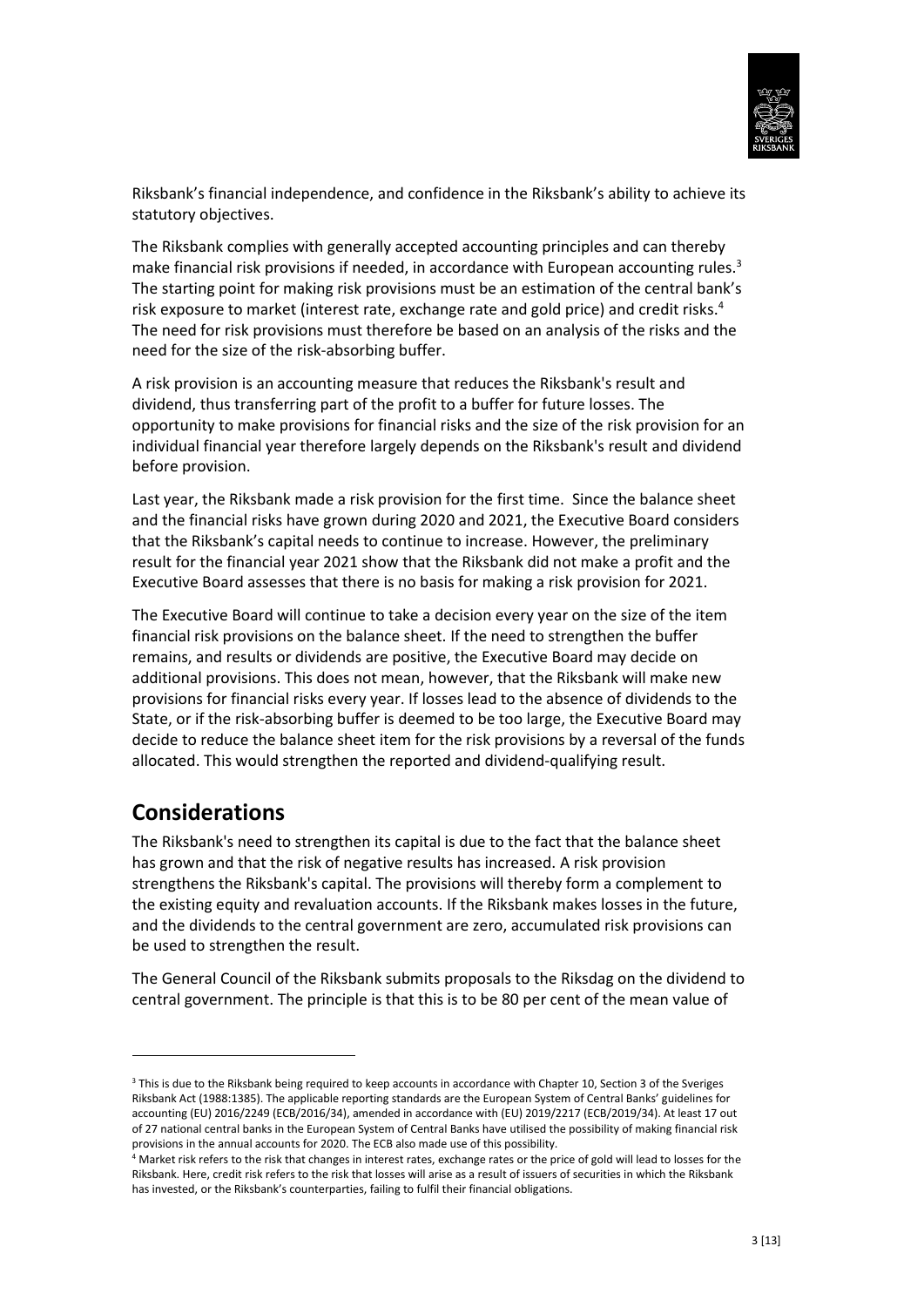

the Riksbank's dividend-qualifying result for the last five years.<sup>5</sup> When the Riksbank makes risk provisions, both the reported and the dividend-qualifying result decrease, which in the short term leads to a lower dividend than would otherwise have been the case. In the longer term, however, the risk provisions can contribute to reducing large fluctuations in the dividend-qualifying result, as losses can be offset against the risk provisions. This may mean that a lower dividend today is compensated by a higher dividend further ahead.

### Larger risk buffer is needed

The size of the provision needed is calculated by looking at whether the existing riskabsorbing buffer is sufficient to cover the potential losses that may arise for the Riksbank according to various risk measures. Factors such as the financial result for the year and the effect on the dividend to central government should also be considered in the final assessment of a suitable amount to set aside.

The Riksbank uses several risk measures to measure the financial risks in different ways and assess how far our current risk buffer is sufficient. This makes it possible to calculate how much larger the risk buffer would need to be, with different calculation models and for different probability levels. The time horizon in the risk analysis is five years, which we consider to be reasonable since we want to take into account how more lasting changes in interest rates and exchange rates affect the Riksbank's results.

On the basis of this analysis, the Riksbank's assessment is that the risk buffer needs to increase by SEK 15 to 40 billion in order for the Riksbank to maintain its financial independence in the long term. The analysis is described in more detail in the decision annex "The Riksbank's need for a financial risk buffer".

### Size of the year's provision

1

The decision on the year's risk provision takes into account the need to increase the riskabsorbing buffer by SEK 15 to 40 billion, to the size of the result prior to the provision decision, and to the effect that a risk provision would have on the dividend to the state and on equity.

The preliminary reported result for the 2021 financial year is SEK -0.04 billion before provisions.

The dividend-qualifying result is calculated slightly differently to the reported result, as unrealised interest-related result effects are included and gold and currency effects are excluded. Since the Riksbank had negative interest rate-related profit effects in 2021, due to market rates rising in Sweden and the USA, for example, the preliminary dividend-based result is SEK -9.7 billion before provisions. However, the dividend for 2021 is expected to remain positive, as the normal principle is to distribute 80 percent of the average dividend-qualifying result over the past five years.

Both the reported and the dividend-qualifying preliminary result show that the Riksbank did not make any profit for the financial year 2021. The Executive Board assesses that

<sup>5</sup> The dividend-based result is reported excluding currency and gold price effects, but with additions for unrealized bond price effects (price changes caused by interest rate changes).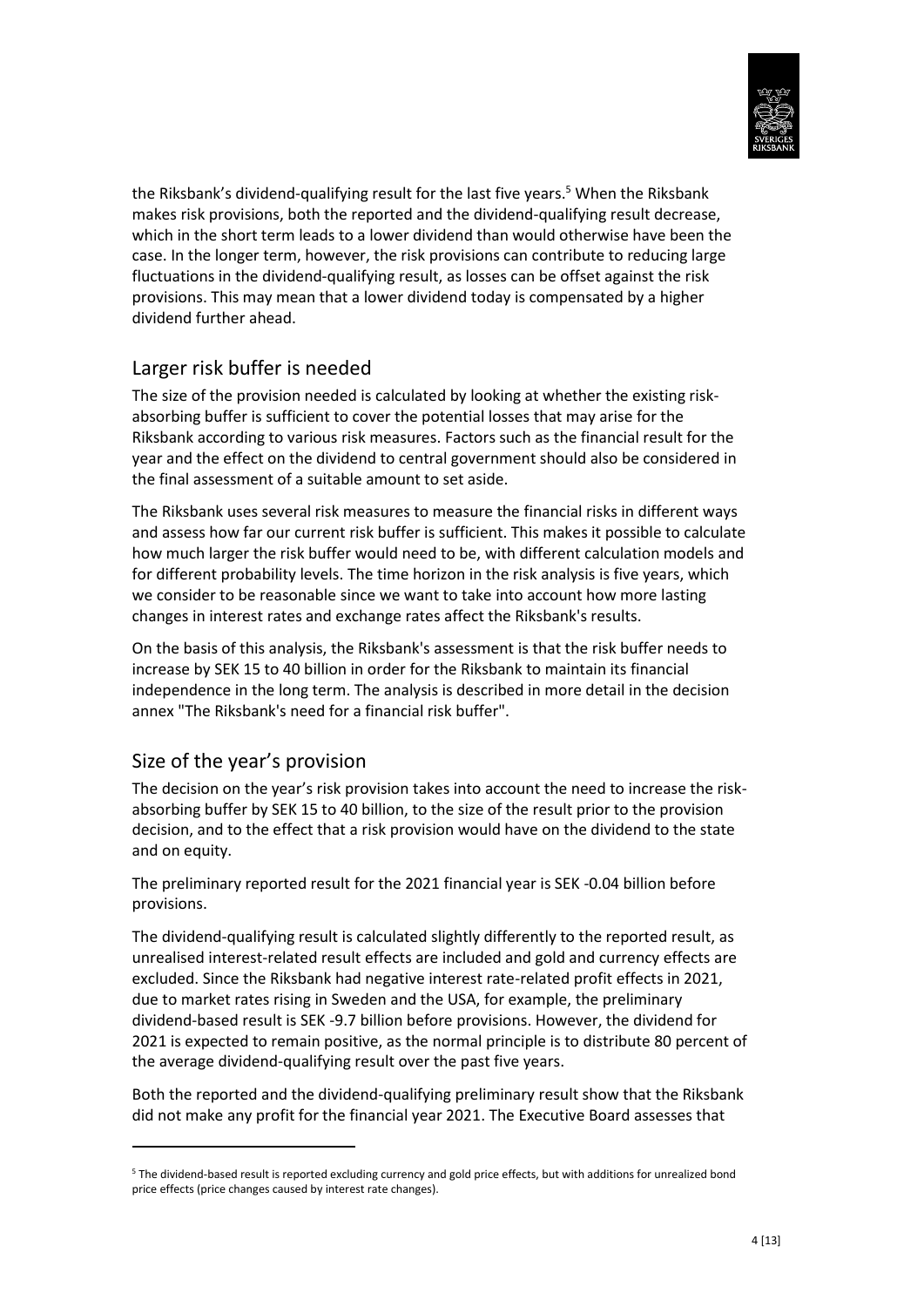

even if there is a need to increase the risk buffer, there is no basis for making a risk provision for 2021. The provision amount for the financial year 2021 will thus be zero Swedish kronor.

The conclusions from the calculations are summarised in Table 1.

#### **Table 1. Summary of the assessment of the need for risk provisions**

| <b>Estimated financial risks five</b><br>years ahead | Up to SEK 176 billion in potential losses,<br>mostly related to interest-rate and<br>exchange-rate changes<br>- Of which more likely losses could be<br>slightly more than SEK 60 billion<br>Up to SEK 7 billion in potential credit<br>÷.<br>losses (not explicitly taken into account in<br>the estimated need of a risk buffer) |
|------------------------------------------------------|------------------------------------------------------------------------------------------------------------------------------------------------------------------------------------------------------------------------------------------------------------------------------------------------------------------------------------|
| Need for a larger risk buffer                        | SEK 15-40 billion                                                                                                                                                                                                                                                                                                                  |
| 2021 provision                                       | <b>SEK 0 billion</b>                                                                                                                                                                                                                                                                                                               |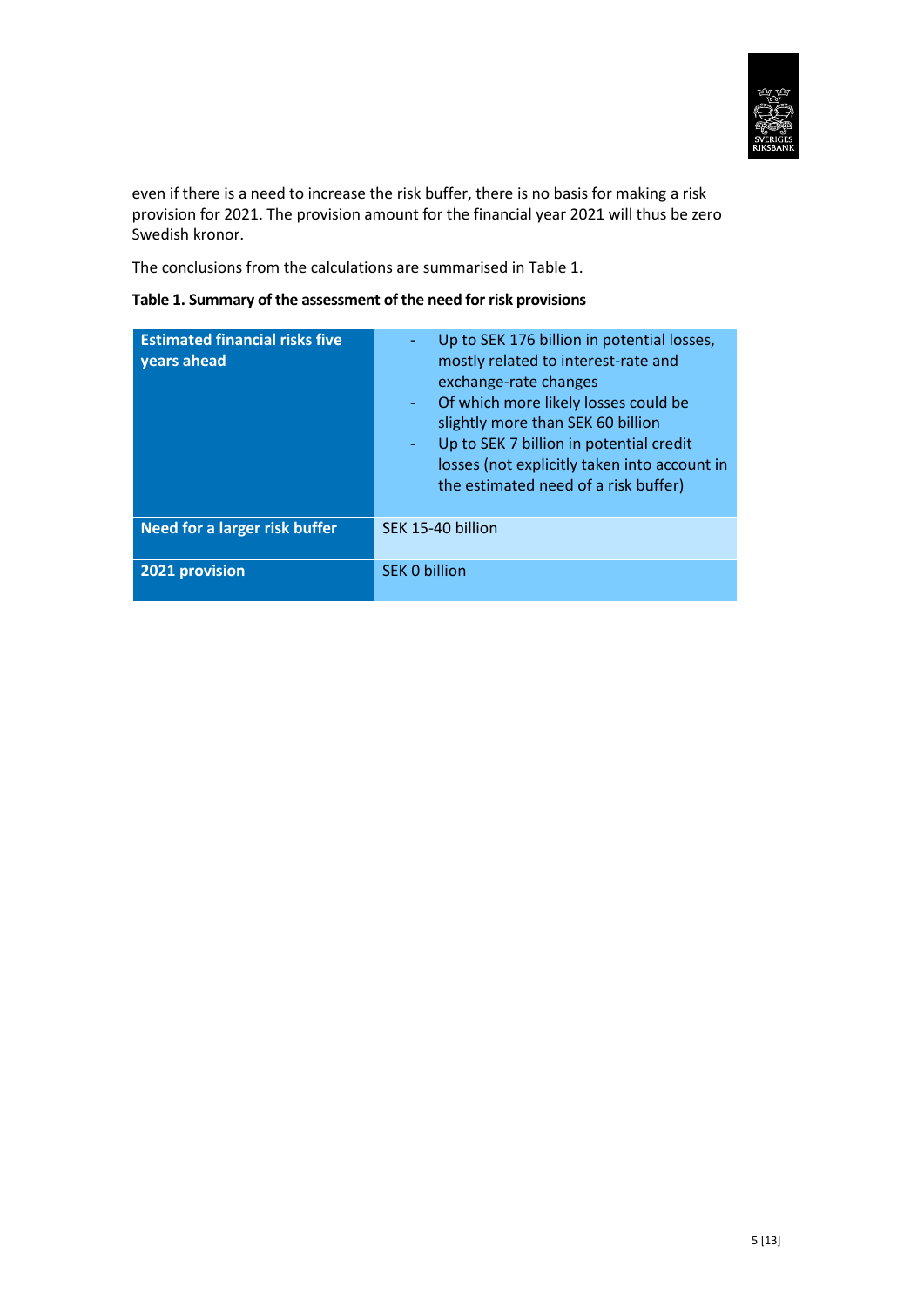

# Annex: The Riksbank's need for a financial risk buffer

To be able to make a decision on a provision for financial risks in connection with the annual accounts, the Riksbank needs to first find out if the current financial risk buffer is sufficient. In a first step, we specify a minimum level of equity, which the Riksbank needs to have for the long-term earnings to be big enough for the bank to be considered as financially independent. The portion of the Riksbank's capital, including equity, revaluation accounts and provisions for financial risks, that exceeds the minimum level constitutes the Riksbank's risk buffer. In a second step, we analyse the financial risks on the Riksbank's balance sheet. The third and final step of the analysis shows how the Riksbank's capital is affected by the potential losses calculated in the risk analysis. If the analysis shows that capital falls below the minimum level, we can calculate how much greater the risk buffer would need to be to avoid this.

## **Current risk-absorbing buffer**

The Riksbank's capital consists of equity, the revaluation accounts and previous provisions. In nominal terms, this amounted to SEK 66, 64 and SEK 5 billion each when we made this analysis, that is, about SEK 136 billion in total; see Table 1.<sup>6</sup> However, the whole of this sum cannot be considered to be general risk-absorbing capital.

|                                                            | <b>SEK billion</b> |
|------------------------------------------------------------|--------------------|
| <b>Equity</b>                                              | 66                 |
| <b>Revaluation accounts, interest effect</b>               | 5                  |
| <b>Revaluation accounts, currency effect</b>               | 9                  |
| Revaluation accounts, gold price effect                    | 50                 |
| <b>Financial risk provisions</b>                           | 5                  |
| <b>Total capital</b>                                       | 136                |
| Total excl. rev. acc. gold                                 | 86                 |
| Total capital excluding rev. acc. gold, in addition to the | 26                 |
| minimum level of SEK 60 billion (current risk buffer)      |                    |

#### **Table 1. The Riksbank's capital**

**.** 

Note: Note that when the analysis of the need for risk buffers was made, the balance sheet as of the end of December 2021 was not known. Changes in market values since the calculations were made mean that the revaluation accounts as of 31 December 2021 will deviate from this table.

The revaluation accounts consist of previously unrealised gains and can be divided into three main categories: gold, interest and currency gains. SEK 50 billion are previous gold-price gains, which, according to accounting rules, may only be used as a buffer for future gold-price losses. Just over SEK 5 billion are unrealised interest-related gains, that only constitute a buffer for future interest losses. The sum of the revaluation accounts for unrealized foreign exchange gains is currently SEK 9 billion. There is thus a large riskabsorbing buffer for gold, which means that potential losses from the gold holdings will

<sup>6</sup> This analysis was made at the end of 2021. The balance sheet as of December 31, 2021 was not known at this time and will deviate from the figures given here. However, this does not affect the conclusion on the need for an increased risk buffer.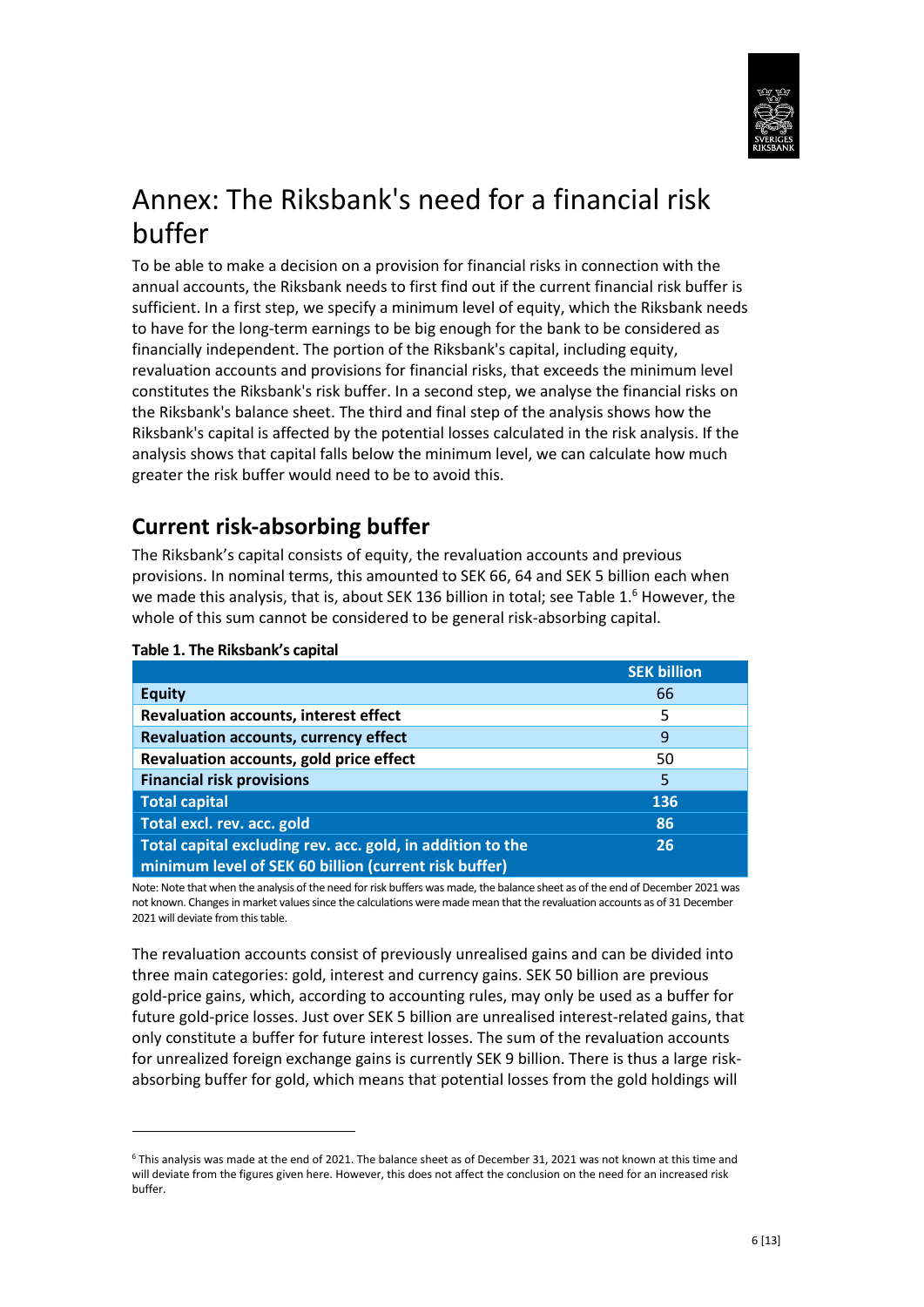

not affect the reported equity. The risk provisions are therefore not affected by the gold-price risk.

Equity shall perform several functions, all of which aim to maintain the Riksbank's financial independence and the ability to carry out its tasks. One function is to constitute interest-free capital that, together with banknotes and coins, improves the Riksbank's net interest income and earnings so that the Riksbank covers its own running costs and can achieve a reasonably positive result. Another is to constitute part of the riskabsorbing buffer for the risks that the Riksbank has on its balance sheet. The buffer is needed so that equity does not fall too low if the Riksbank makes losses, for example due to unfavourable exchange rate or interest rate movements. A third function of equity is to ensure that the Riksbank can bear further risk if additional monetary policy measures were to be necessary, without deteriorating the financial independence.

The first step of the analysis is to determine a minimum level for equity. The analysis first considers how much capital is required to maintain sufficient average earnings. That part of equity that currently exceeds the minimum level for earnings is part of the total risk buffer, together with the revaluation accounts and risk provisions. It should be possible for the risk buffer to absorb the losses that the Riksbank risks making, so that equity does not fall below the minimum level.

If the risk buffer has been shrinking due to losses, the Riksbank needs to be able to rebuild it. For this to be possible, it is necessary for the Riksbank on average to be expected to make a profit. To recover a loss of SEK 10 billion within five years, the Riksbank needs to make an average annual profit of at least SEK 2 billion. The Riksbank's running costs are covered by the seigniorage from cash in circulation, and the return on equity. When we calculate the minimum level of equity needed to maintain such a profit level in the long term, we assume that the current demand for banknotes and coins in circulation will remain going forward. In addition, we assume that the nominal long-run interest rate is 2.5 per cent, which is in line with the National Institute of Economic Research's scenario for Swedish interest rates ten years ahead. With these assumptions, the estimated minimum level for equity is SEK 60 billion.<sup>7, 8</sup>

The Riksbank's equity should not therefore fall below SEK 60 billion when financial risks materialise and negative results occur. Given that shareholders' equity is SEK 66 billion, this means that there is almost SEK 6 billion available as risk-absorbing buffer, in addition to the minimum level.<sup>9</sup> The total risk buffer, including the dedicated buffers in the form of positive revaluation accounts and previous risk provisions, is SEK 26 billion if we exclude the gold revaluation account.

**.** 

<sup>7</sup> With assets funded by SEK 60 billion in banknotes and coins, and SEK 60 billion in equity, an annual return of SEK 3 billion is achieved, given a nominal rate of return of 2.5 per cent. The calculation assumes that the Riksbank's net running costs are SEK 1 billion, which gives an average annual profit of SEK 2 billion.

<sup>&</sup>lt;sup>8</sup> In the proposal for a new Sveriges Riksbank Act, from the Riksbank Committee (SOU 2019:46) and in the proposal 2021/22:41, a target level for the Riksbank's shareholders' equity is proposed to be SEK 60 billion. This is intended to act as *a maximum* level for equity, which shall meet the need for equity with regard to both earning capacity and risk buffer. The Riksbank's assessment in this risk provision decision is that SEK 60 billion is a *minimum level*. This amount relates solely to the equity needed to maintain earnings capacity and is judged to be the lowest capital level that is compatible with a financial independence.

<sup>&</sup>lt;sup>9</sup> However, some of this can be expected to be distributed as the dividend principle is based on the average dividendqualifying result over the past five years. Due to the high profit of last year, dividends can be expected to be relatively high in the years ahead, which (all else being equal) will reduce equity.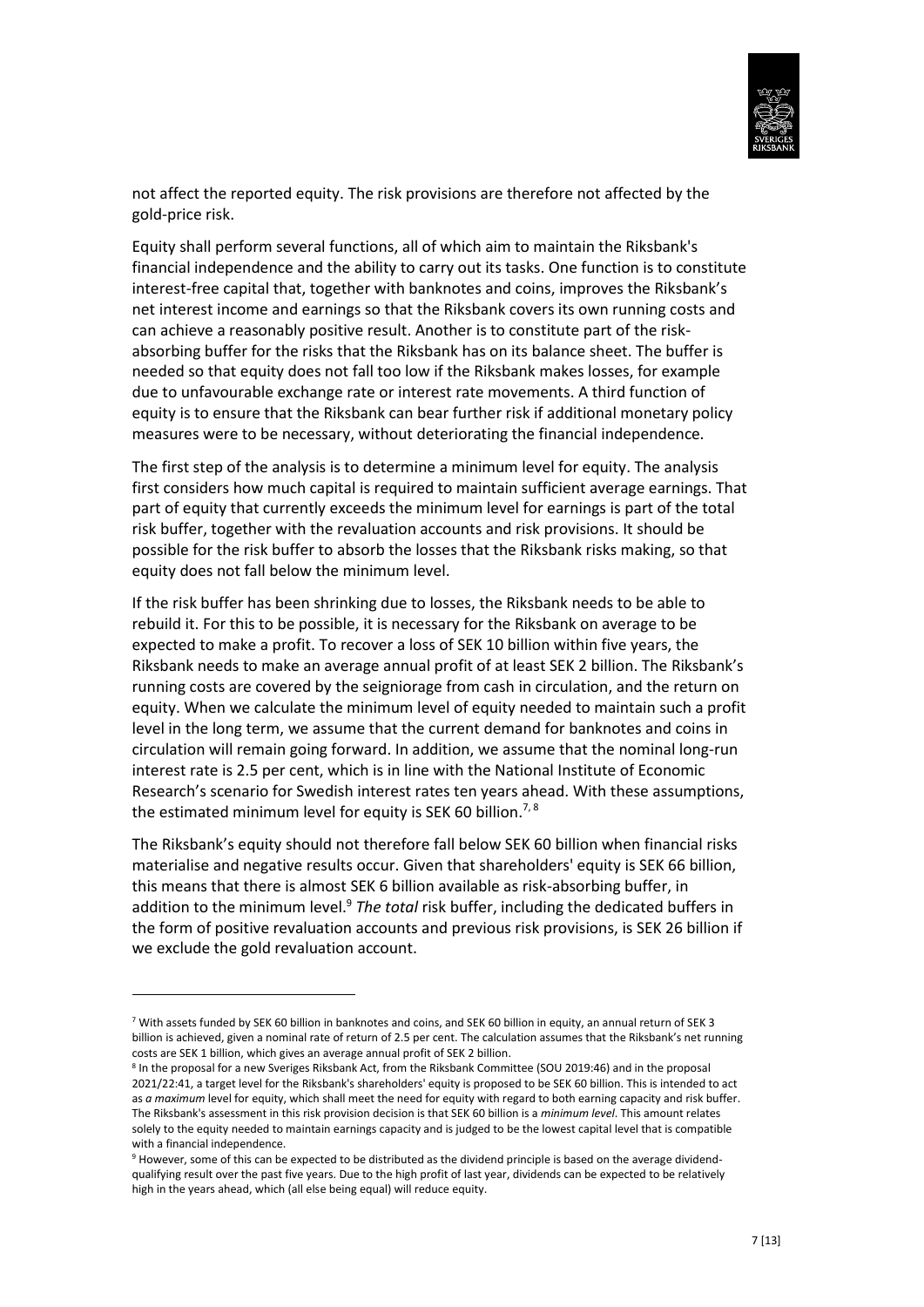

## **Current market risk**

1

Three different models are used to calculate the market risks on the balance sheet. These are a scenario analysis, a macro-financial time series model, and calculations of how much Economic Capital is required to cope with losses according to the Value-At-Risk (VaR) metric for the Riksbank's total financial assets.

The risks included in the models are market risks in the form of interest-rate risk, goldprice risk and currency risk. The gold-price risk is included on principle but, as previously noted, is of no significance in this assessment. Credit risk is dealt with separately.

The Riksbank follows current accounting rules.<sup>10</sup> This means that the risk estimation shall be based on the balance sheet and measures adopted up until the end of the financial year. The decision on financial risk provisions shall therefore not consider decisions that may be made after that. This also implies that the analysis should assume that the volume of cash in nominal terms, the dividend principle, and the size of the gold reserve remain unchanged.

In other respects, the analysis takes into account the acquisition of assets in SEK that was decided in 2021, including the purchases to be carried out during the first quarter of 2022 in accordance with the monetary policy decision of November 2021. Subsequently, the holding decreases gradually, as these securities mature.

The risk analysis also includes the Riksbank's decision on own financing of foreign reserve assets. The analysis includes both the loans that have already been replaced in 2021, and the loans that are to be replaced in 2022 and 2023 according to the decision in 2021.

The risk analysis and the calculations of how large the losses can be are a variable target in several respects. The outcome is primarily determined by developments in the Swedish economy, as it affects both financial risks and the Riksbank's decisions about important balance sheet items. However, the assumptions that the analysis must make for accounting purposes affect the risk analysis.

Five years is regarded as a suitable time horizon for analysing the risks. Over a five-year period, short-term variations in the financial result will have mostly worn off while it is a short enough time horizon for it to be possible to plan for provisions and allow for different risk scenarios. However, a five-year time horizon cannot fully capture the extent of the interest rate and foreign exchange risks that in the longer term result from the transition to a fully self-financed foreign exchange reserve.<sup>11</sup> According to model calculations (see Annex to the decision on self-financing), the impact on risks will be greater in the longer term, but at the same time it is difficult to tell how the Riksbank's other risks will develop in the longer run.

<sup>&</sup>lt;sup>10</sup> The Riksbank is required to keep accounts in accordance with Chapter 10, Section 3 of the Sveriges Riksbank Act (1988:1385). The applicable reporting standards are the European System of Central Banks' guidelines for accounting (EU) 2016/2249 (ECB/2016/34), amended in accordance with (EU) 2019/2217 (ECB/2019/34).

<sup>11</sup> See the Annex to the Decision "Financing of the foreign exchange reserves – consequences for the Riksbank's balance sheet and financial risks", which quantifies the risks in the longer term.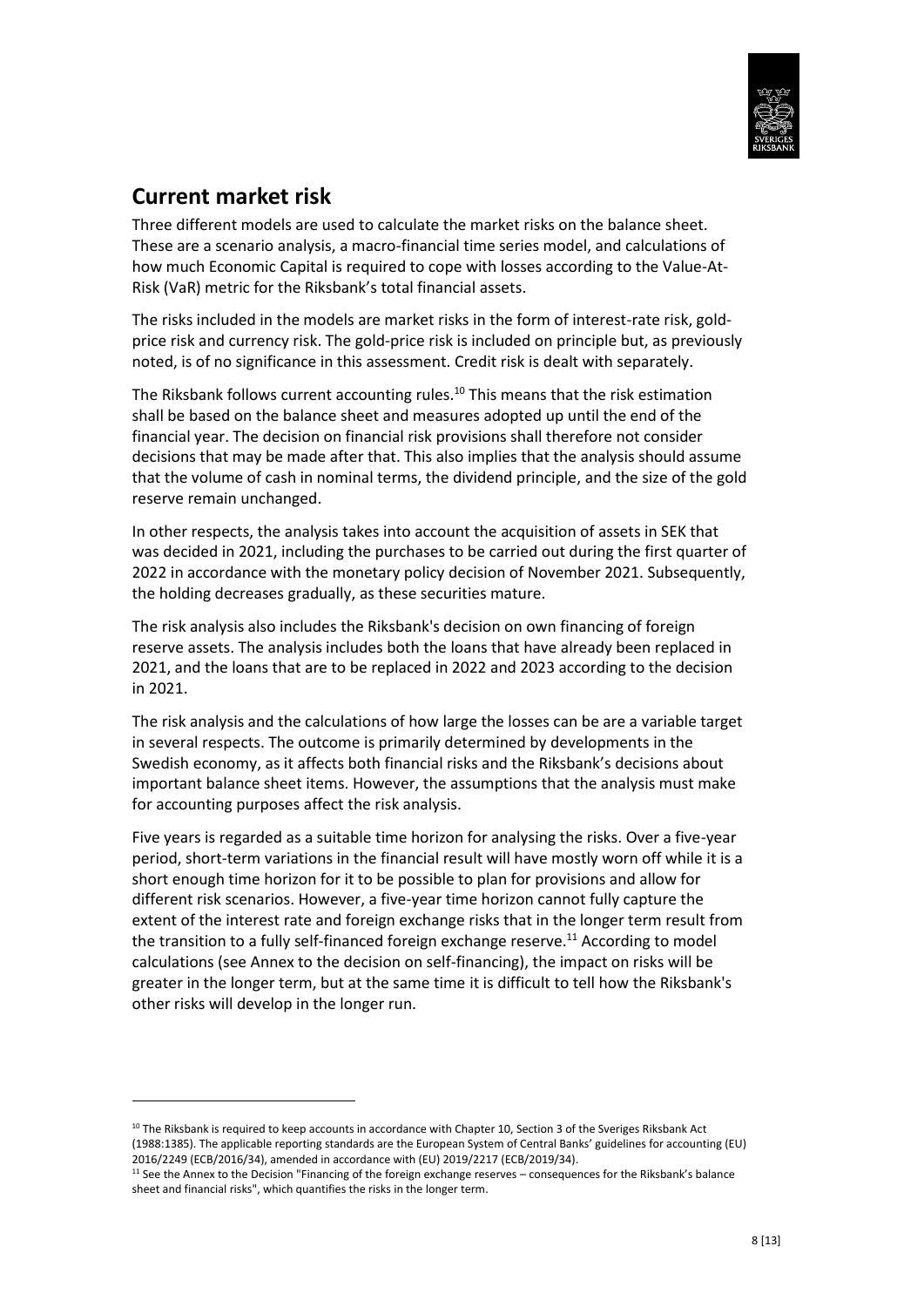

### Scenario analysis

The first model looks at three different scenarios for developments in the krona exchange rate and interest rates, which give different consequences for the balance sheet and profit and loss account. One base scenario, which is not to be seen as a risk scenario, is based on the National Institute of Economic Research's main scenario in September 2021. In two risk scenarios, the balance sheet is stressed by interest rates rising more rapidly and the exchange rate strengthening more than in the base scenario. The scenarios are based on different assessments of the future interest rate development, according to surveys of interest rates in Sweden, the United States and the euro area conducted in November 2021.<sup>12</sup>

In the scenario with the fastest interest rate rises (scenario C in figures 1-3 below), the repo rate is 2.5 per cent at the end of 2026, US government bond yields are about 3 per cent , and the krona is around 5 per cent stronger than in the initial position. The risk scenarios are to be seen as examples of scenarios that are possible, but not the most likely. The starting-point is that the Riksbank shall be able to cope with such scenarios without excessively negative consequences for its financial standing.<sup>13</sup>

### Macro-financial time series model

The time series model in the second model is a BVAR model with GDP, inflation, interest rates and exchange rates for Sweden, the euro area and the United States. The model simulates thousands of scenarios for developments in interest rates and the Swedish krona. These are then used to calculate probability distributions for the Riksbank's balance sheet items and for results over various time horizons.

### Economic capital model

**.** 

Finally, the measure of economic capital, which is only estimated for a one year horizon, is also used. The model is based on historical variances and correlations for financial prices to calculate a probability distribution for the Riksbank's total return at a one-year horizon. Based on this, a potential maximum loss (Value-At-Risk) at various probability levels is then calculated. The model does not include accounting and dividend rules, which is an important reason why it is only calculated up to one year $14$ 

### Market risks can lead to significant losses

These three models give different estimations of the risks (excluding credit risk), see Figure 1. This indicates that the losses five years ahead, for the 99-percent level (greatest loss for the 99 percent best outcomes), in the BVAR model will be very large. However, the interest-rate and exchange-rate development that would be required for

 $12$  The risk scenarios are based on the part of the survey responses that believe in a faster rise in interest rates than the NIER's scenario.

<sup>&</sup>lt;sup>13</sup> As mentioned previously, policy measures yet to be decided cannot be taken into consideration. But since the development of the repo rate is a fundamental driver of market rates and exchange rates, the risk of different developments in the repo rate are included in the analysis of market risk.

<sup>&</sup>lt;sup>14</sup> Different possible outcomes for the return of the assets at a five year horizon can have major consequences for the accumulated dividends to the central government and for the development of various revaluation accounts. This is crucial if you want to calculate the level of capital in five years. Since the EC model does not include these mechanisms, it is not suitable for use with a time horizon as long as five years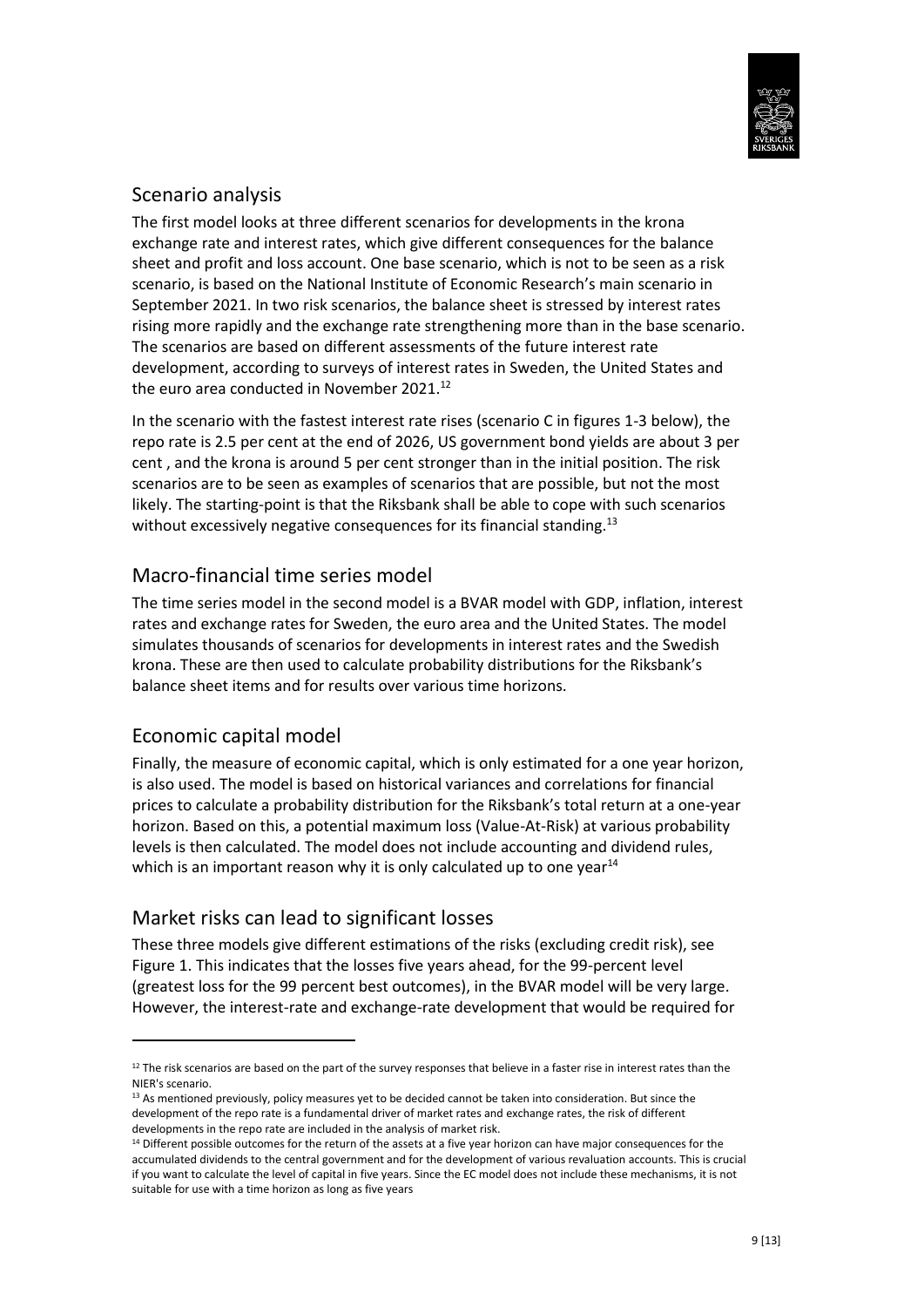

this outcome must be regarded as very unlikely. The scenario analysis shows that risk scenarios with somewhat higher probability could entail losses up to SEK 62 billion five years ahead. This coincides well with the calculations from the BVAR model corresponding to the 75 percent level, in Figure 1, which represents the largest possible loss for the 75 percent best outcomes. The Economic Capital model also indicates a similar risk picture, although in the shorter term and at the 99-, or 99.9-percent level.





Note: The scenario analysis (red bars) includes three scenarios for the exchange rate (KIX) and interest rates in Sweden, the United States and the euro area. Scenario A is the National Institute of Economic Research's main scenario up to 2030, published in September 2021. Scenarios B and C are risk scenarios in which the exchange rate appreciates by 5 percentage points more than in scenario A, and policy rate rises are initiated approximately one year earlier. In scenarios B and C, the policy rates are higher than 2 per cent for just over one year, and for around 3 years respectively, earlier than in scenario A. The time series model BRA/BVAR time series model (blue bars) is presented for different confidence levels, where, for example, the 99-percent level is the maximum loss for the scenarios that have the 99-percent best results. EC (yellow bars) refers to Economic Capital for different confidence levels and for a one year time horizon. Note that this analysis was done in November-December 2021.

## **Current credit risk**

The Riksbank's assets are of very good credit quality, which contributes to low credit risk. The credit risk that does arise comes primarily from the lending to the Riksbank's counterparties, and from holdings of securities in both Swedish kronor and foreign currencies. The lending is collateralised, which makes the credit risk low. In addition, most of the lending that took place in 2020 has been repaid to the Riksbank in 2021, which means that the credit risk for lending is lower at the end of the accounting year 2021. The credit risk from securities holdings has certainly increased in pace with the monetary-policy-motivated asset purchases, but is still small, as the holdings consist primarily of government and municipal bonds, as well as covered bonds with high credit ratings. The holding of non-financial corporate bonds is relatively small and has a good credit rating, which makes the contribution to the total credit risk small.

None of the models described above can analyse market and credit risk together, so potential credit losses therefore need to be calculated and assessed separately. However, the Economic Capital model does provide the option of assessing credit risk separate from the market risk. It indicates a risk of credit losses one year ahead that is up to SEK 7 billion with a confidence level of 99 percent, but only SEK 1 billion at the 95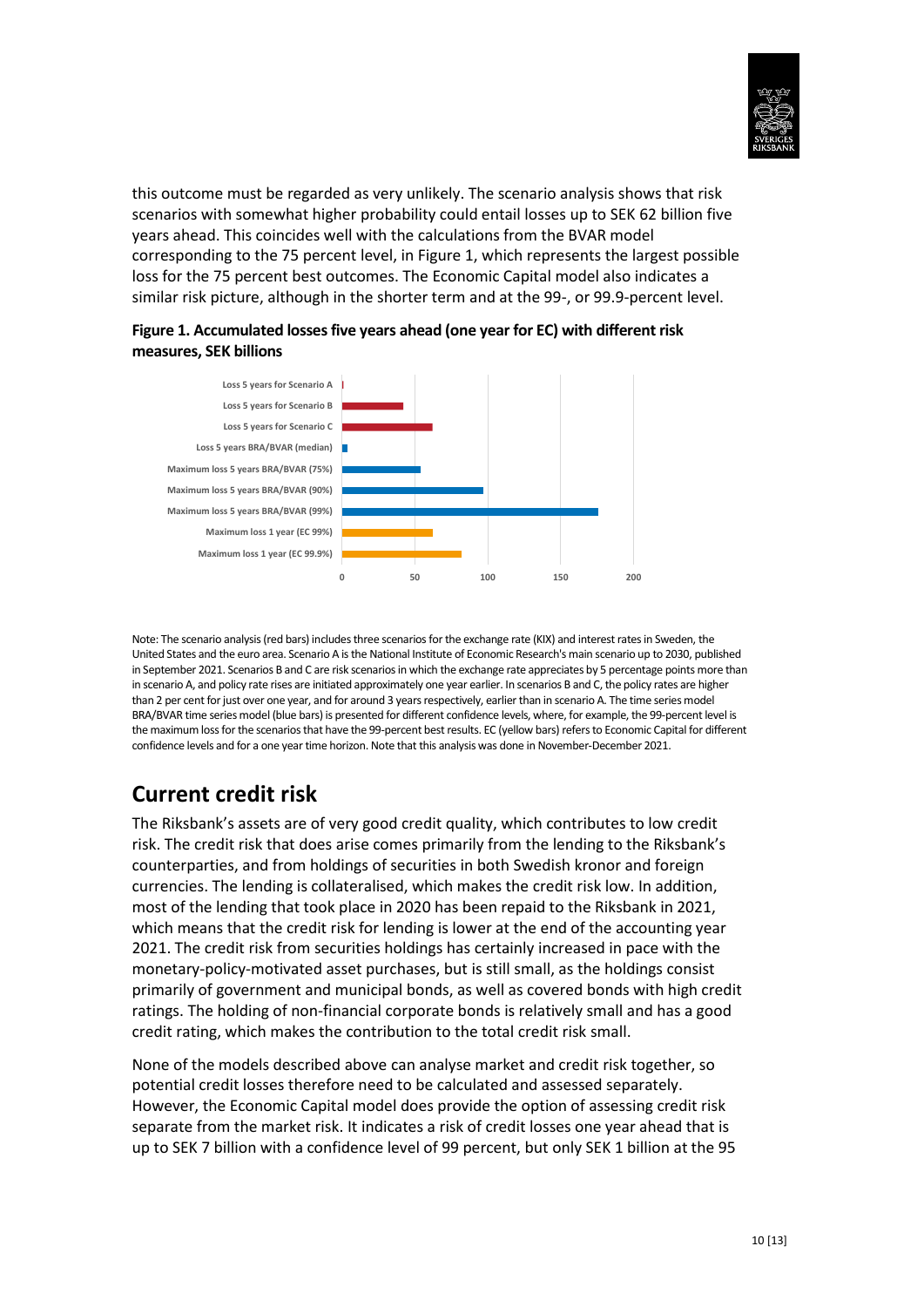

percent level.<sup>15</sup> Covered bonds and foreign reserves account for the largest credit risks. Another way of measuring the credit risk is to use what the capital requirement for the holding would be according to the Basel III standard method, where different types of securities and credit ratings have different risk weights. With a basic risk-weighted capital requirement of 8 per cent, compatible with Basel III, the credit risk for the Riksbank's assets would require just under SEK 5 billion in a capital buffer.<sup>16</sup> Given that the Riksbank has assets worth SEK 1500 billion, SEK 5-7 billion is a low credit risk.<sup>17</sup>

As the contribution of credit risk to the Riksbank's total financial risk is currently assessed to be small, we make no specific calculation of how the risk affects the buffer need. The Riksbank's calculated need for a stronger buffer does not therefore include the credit risk explicitly, which means that the decision on financial risk provisions for 2021 does not include it either. However, the Riksbank does not rule out the possibility of credit risks providing motivation for future decisions on provisions.

## **Need for a larger risk buffer**

**.** 

To be able to determine whether the buffers already in place are sufficient, we calculate how the various parts of the Riksbank's capital are affected by the potentially negative results from the above risk analysis and by possible dividends to the State, see Figure 2.

<sup>&</sup>lt;sup>15</sup> This calculation is based on the Riksbank's holdings of covered bonds being assigned the credit rating for the bonds (AAA/Aaa), which is higher than for the credit institutes that have issued the covered bonds. This is because the bonds give the owner preferential rights to a separate amount of collateral and lead to low credit risk.

 $16$  The calculation is simplified and based on an aggregate compilation of the Riksbank's assets and their credit ratings. Swedish government bonds and municipal bonds are assumed to have zero risk weight.

<sup>&</sup>lt;sup>17</sup> However, it can be noted that the Riksbank's large holding of covered bonds, with only seven issuers, entails a relatively high concentration risk. Although the probability of a credit loss from these holdings is small, the credit loss may be significant if it occurs. This is the reason for why the EC measure for the confidence level of 99.9 per cent is significantly higher than the 99 per cent level (SEK 51 billion and SEK 7 billion respectively). However, the Riksbank's assessment is that it is not reasonable to make large provisions and to tie up capital for such low risks.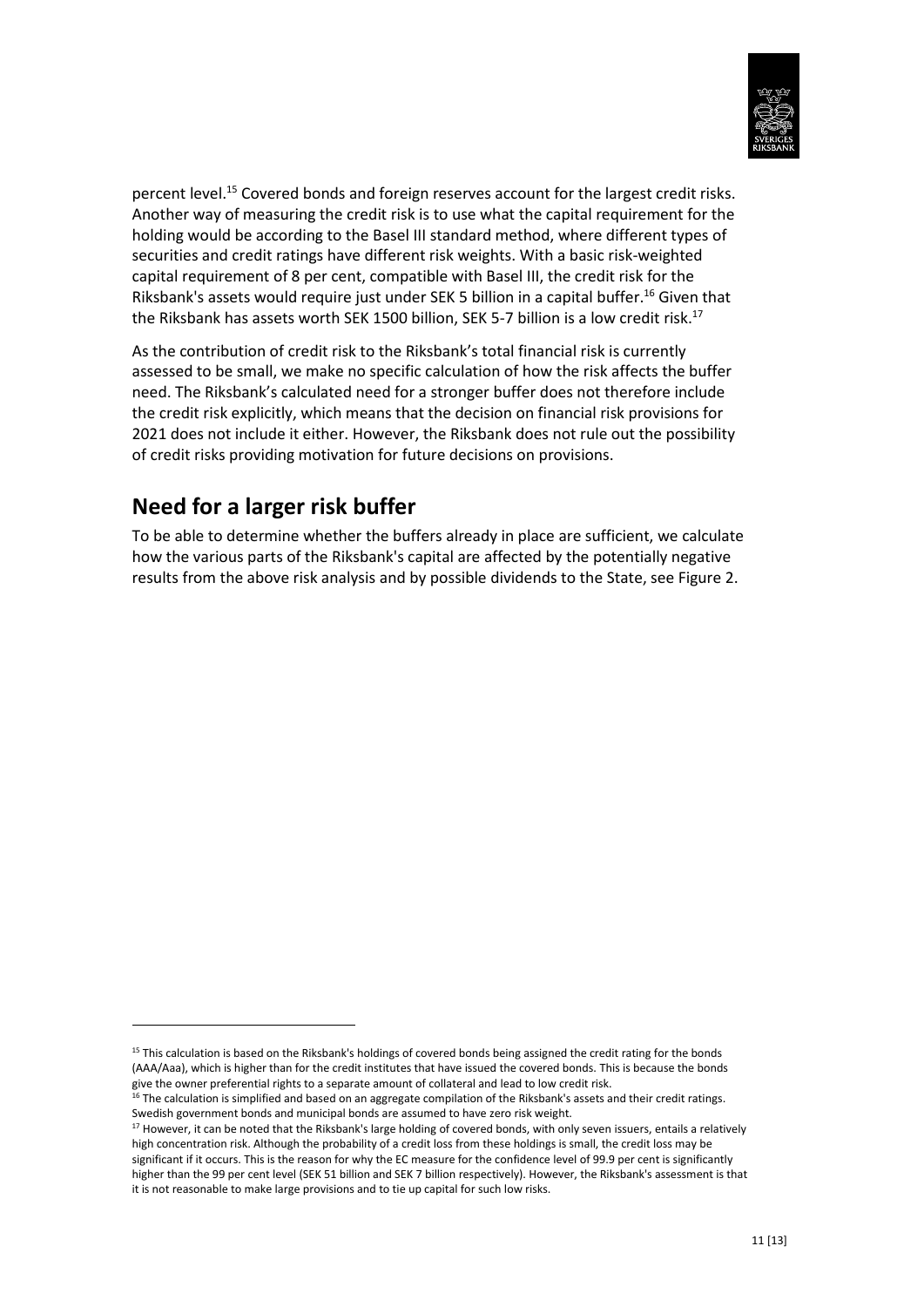



**Figure 2. The Riksbank's capital level in five years according to various risk measures (excluding the gold revaluation account), SEK billion**

In scenario A (NIER's scenario), the losses are small and the capital level in five years' time is just over SEK 70 billion (excluding the gold's revaluation account), which means a level that is higher than the minimum level. According to all three model calculations, however, there is a fairly high risk that potential losses will be so large that they lead to equity being lower than the calculated minimum level of SEK 60 billion. This would mean that the Riksbank's capital would be too low for sufficient financial independence in the long term.

Figure 3 shows how much the risk buffer would have to increase according to the different model calculations in order to avoid equity falling below the minimum level of SEK 60 billion. However, the Riksbank's assessment is that the most extreme outcomes according to the time series model (BRA/BVAR 90 and 99%) are too unlikely to justify the Riksbank having to tie up capital of that size in a risk buffer. The less extreme calculation of the buffer requirement in the time series model (BRA/BVAR 75%), as well as the two risk scenarios B and C, is judged to correspond to a reasonable probability level for which the Riksbank's risk buffer should be dimensioned.<sup>18</sup> The Economic Capital calculations, for the 99- and 99,9-percent level, show similar levels of the need for increased buffer.<sup>19</sup> Although these calculations include more unlikely outcomes, they show losses that can occur in only one year's horizon. It is reasonable for the risk buffer to also cope with such outcomes.

**.** 

Note: The level of the Riksbank's capital, excluding the gold revaluation account, for each risk measure. The capital level in five years is affected by the losses (as shown in Figure 1), and by any dividends, over the next five years. The dotted line refers to the lowest level (minimum level) that the Riksbank deems sufficient to maintain its financial independence in the long term. See also the note on Figure 1. Note that this analysis was done in November-December 2021.

 $18$  If the more unlikely outcomes of large losses were to become a reality, the Riksbank's capital would be so low that a capital injection from the State may be required to restore the Riksbank's financial independence. An appropriate size for the risk buffer means that the probability for this will not be too great. However, it is not reasonable to have such a large risk buffer that the probability would be non-existent.

<sup>&</sup>lt;sup>19</sup> The corresponding buffer need calculated using the time series model, with the same probability levels and time horizon, gives a greater need for a buffer.